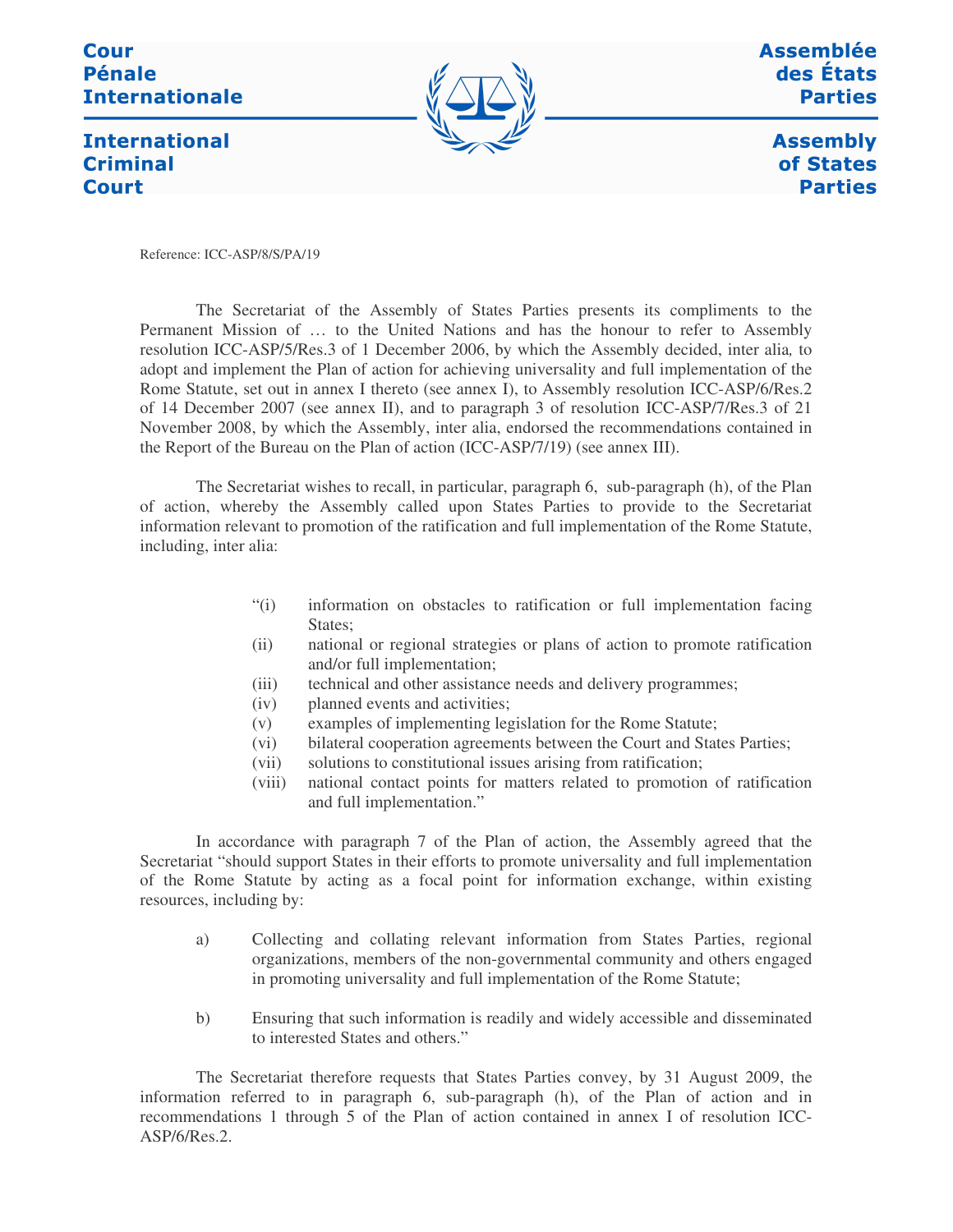Furthermore, as regards the measures undertaken in respect of implementing legislation, the Secretariat conveys herewith a questionnaire, prepared by the Court (see annex IV), which States Parties are requested to complete and submit together with the information referred to above.

The Secretariat wishes to note that information submitted will be made public, unless a specific indication is made of the parts of the submission which are to be considered confidential.

This information should be communicated through the diplomatic channel to the Secretariat of the Assembly of States Parties, Room C-0691, Maanweg 174, 2516 AB The Hague, The Netherlands (or via fax to  $+31$  70 515 8376 or via e-mail to asp@asp.icc-cpi.int). If feasible, the Secretariat would appreciate receiving digital versions of the information.

The Hague, 24 April 2009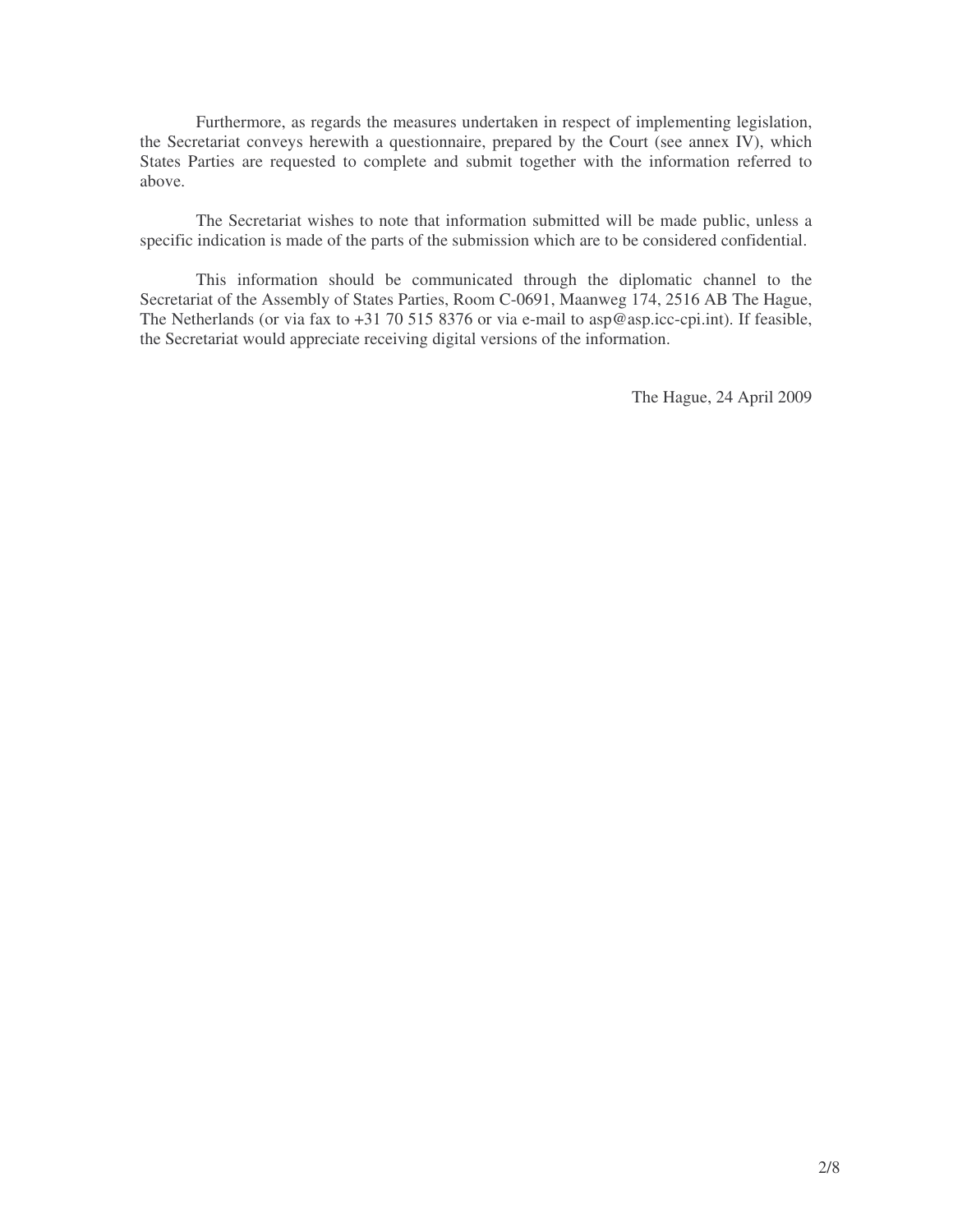# **Annex I**

## **Plan of action of the Assembly of States Parties for achieving universality and full implementation of the Rome Statute of the International Criminal Court** 1

## **Objectives**

1. Universality of the Rome Statute of the International Criminal Court is imperative if we are to end impunity for the perpetrators of the most serious crimes of international concern, contribute to the prevention of such crimes, and guarantee lasting respect for and enforcement of international justice.

2. Full and effective implementation of the Rome Statute by all States Parties is equally vital to the achievement of these objectives.

### **States Parties**

3. States Parties have the primary responsibility for promoting the objectives set out in paragraphs 1 and 2 above. States should make full use of the political, financial and technical means at their disposal to continue and strengthen their efforts to achieve these objectives.

4. To this end, States Parties should proactively promote universality and full implementation, including through bilateral and regional relationships, such as by developing initiatives that focus on neighbouring States and on the regions, subregions or other groupings to which they belong, as well as on the particular obstacles faced by those States, regions, subregions or groupings.

5. In addition, States Parties should deepen their own commitment to the Court and to the Rome Statute so as to ensure a strong, effective and efficient institution and thereby encourage other States to join.

6. States Parties' efforts should include:

(a) Direct political and other contacts with relevant States, regional groups or regional organizations with the objective of fostering political will and support for ratification and full implementation of the Rome Statute;

(b) Where appropriate, efforts to seek an agenda item on the Court in any bilateral contacts, including at the highest levels, with non-States parties;

<sup>1</sup> Official Records of the Assembly of States Parties to the Rome Statute of the International Criminal Court, Fifth *session, The Hague, 23 November to 1 December 2006* (International Criminal Court publication, ICC-ASP/5/32), part III, resolution ICC-ASP/5/Res.3, annex I.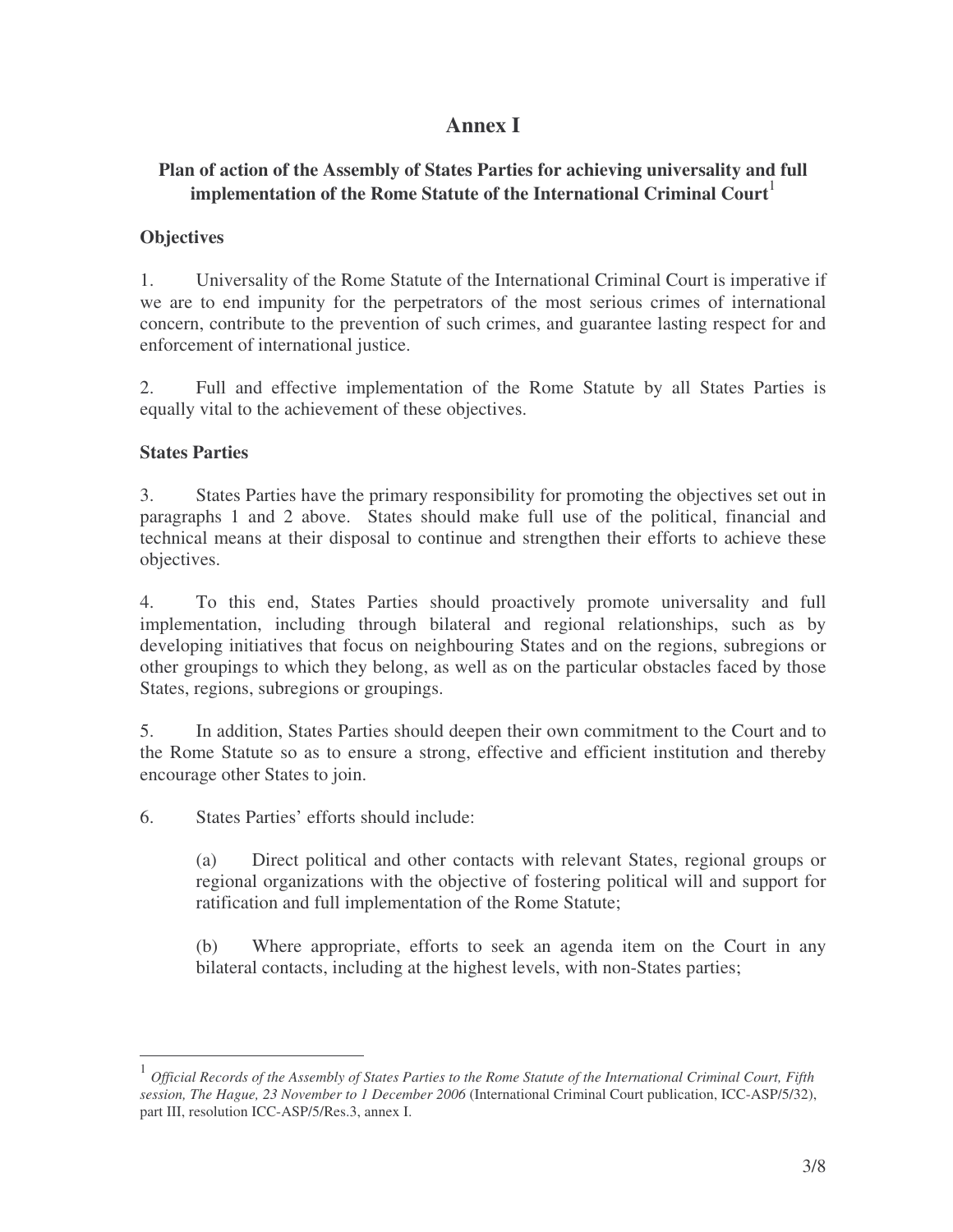(c) Ratification and full implementation of the Agreement on the Privileges and Immunities of the International Criminal Court and encouragement of its ratification and implementation by other States not yet parties to the Agreement;

(d) Providing technical or financial assistance to States wishing to become Parties to the Rome Statute as well as to States and other entities wishing to promote its universality;

(e) Convening and supporting seminars, conferences and other national, regional or international events aimed at promoting ratification and full implementation of, and support for, the Rome Statute;

(f) Wide dissemination of information about the Court and its role, including by giving consideration to inviting representatives of the Court or the Secretariat of the Assembly of States Parties to address national, regional and international events;

(g) Identification of a national contact point for matters related to promotion of the ratification and full implementation of the Rome Statute;

(h) Providing to the Secretariat of the Assembly of States Parties ("the Secretariat") information relevant to promotion of the ratification and full implementation of the Rome Statute, including, inter alia:

- (i) Information on obstacles to ratification or full implementation facing States;
- (ii) National or regional strategies or plans of action to promote ratification and/or full implementation;
- (iii) Technical and other assistance needs and delivery programmes;
- (iv) Planned events and activities;
- (v) Examples of implementing legislation for the Rome Statute;
- (vi) Bilateral cooperation agreements between the Court and States Parties;
- (vii) Solutions to constitutional issues arising from ratification;
- (viii) National contact points for matters related to promotion of ratification and full implementation.

(i) Full and effective implementation of the Rome Statute, including the duty to cooperate fully with the Court. To this end, any State facing difficulties with ensuring full implementation should identify its assistance needs promptly with a view to obtaining appropriate technical and/or financial assistance;

(j) Active participation in and support for the meetings and activities of the Assembly of States Parties and its subsidiary bodies, in order to, inter alia, promote attendance at Assembly meetings by other States Parties and those not yet parties.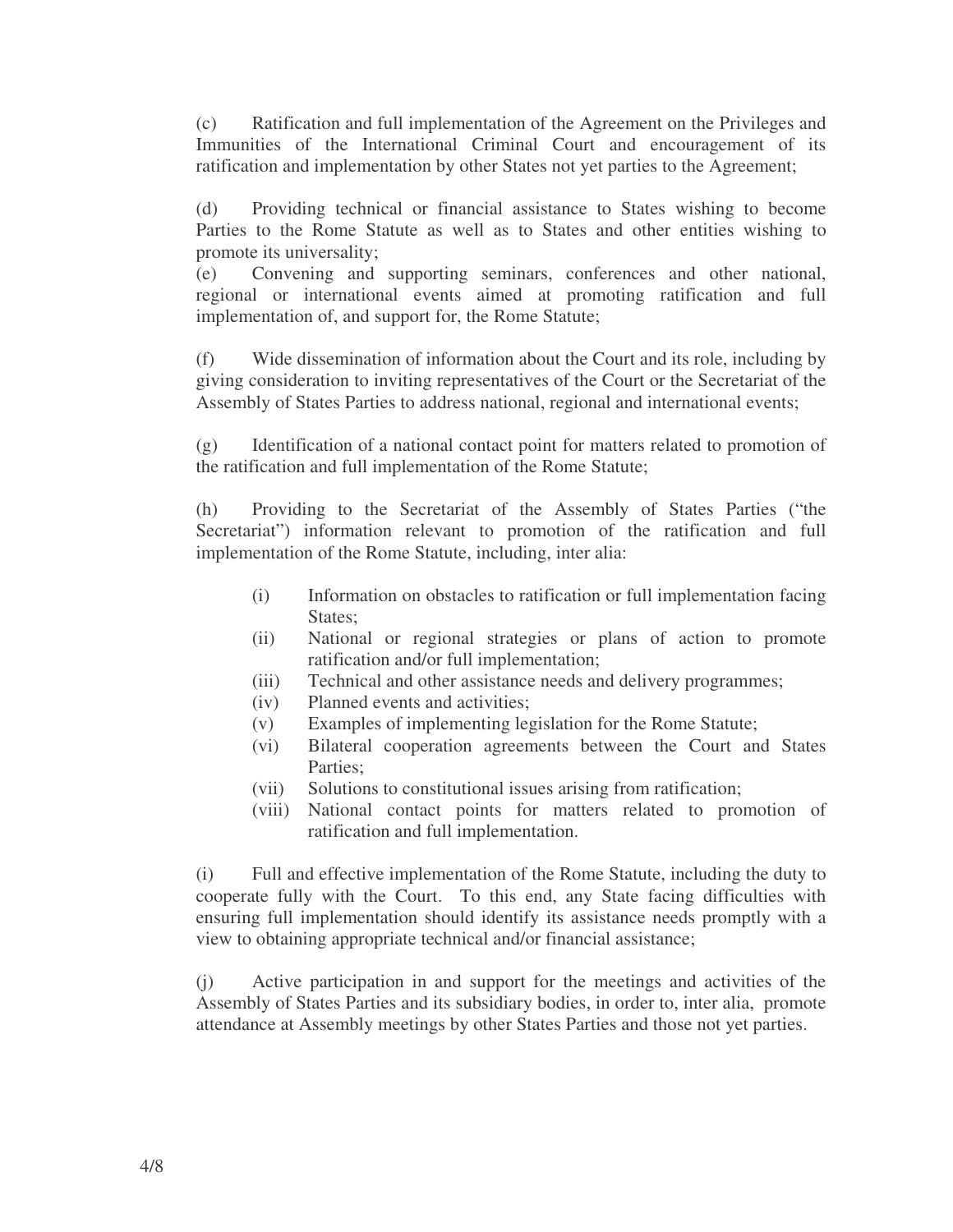## **Secretariat of the Assembly of States Parties**

7. The Secretariat should support States in their efforts to promote universality and full implementation of the Rome Statute by acting as a focal point for information exchange, within existing resources, including by:

(a) Collecting and collating relevant information from States Parties, regional organizations, members of the non-governmental community and others engaged in promoting universality and full implementation of the Rome Statute;

(b) Ensuring that such information is readily and widely accessible and disseminated to interested States and others.

### **Assembly of States Parties**

8. The Assembly, through its Bureau, should keep this plan of action under review, including by monitoring the status of ratifications of the Rome Statute, developments in the field of implementing legislation, and the range of obstacles to ratification and full implementation faced by States.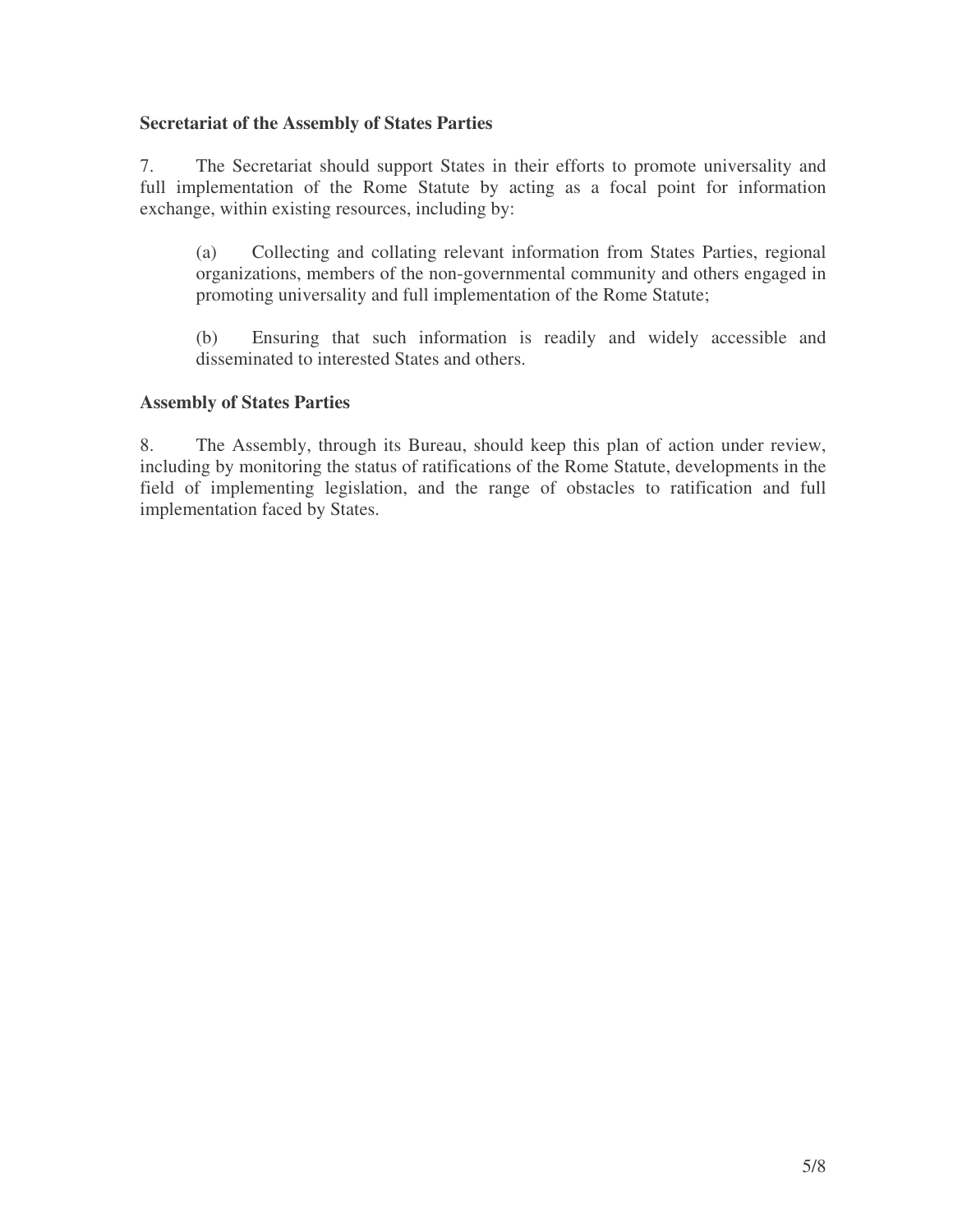# **Annex II**

## **Recommendations on the Plan of Action for achieving universality and full implementation of the Rome Statute of the International Criminal Court** 1

### *To States Parties*

- 1. To continue their engagement and efforts, through dialogue and activities, in promoting the universality of the Rome Statute and its full implementation.
- 2. To continue to share successful ratification experiences and decisions of national courts and/or constitutional tribunals with States that have similar concerns or legal obstacles.
- 3. To report to the Secretariat of the Assembly on developments on the implementation of the Plan of Action.
- 4. To consider, as a matter of priority, the designation of the national contact point.
- 5. To continue the initiatives carried out both in regional and sub-regional organizations to promote the International Criminal Court through discussion meetings and resolutions, considering the inclusion of new items and actionoriented approaches related to the Plan of Action.

### *To the Secretariat of the Assembly*

- 6. To continue to make use of all its capacity to support the States Parties' efforts in the implementation of the Plan of Action.
- 7. To improve the website on a continual basis to make useful documents more accessible for the purposes of universality and full implementation.

## *To the Assembly*

8. To continue monitoring closely the implementation of the Plan of Action.

 $^1$  Official Records of the Assembly of States Parties to the Rome Statute of the International Criminal Court, Sixth *session, New York, 30 November - 14 December 2007* (International Criminal Court publication, ICC-ASP/6/20), vol. I, resolution ICC-ASP/6/Res.2, annex I.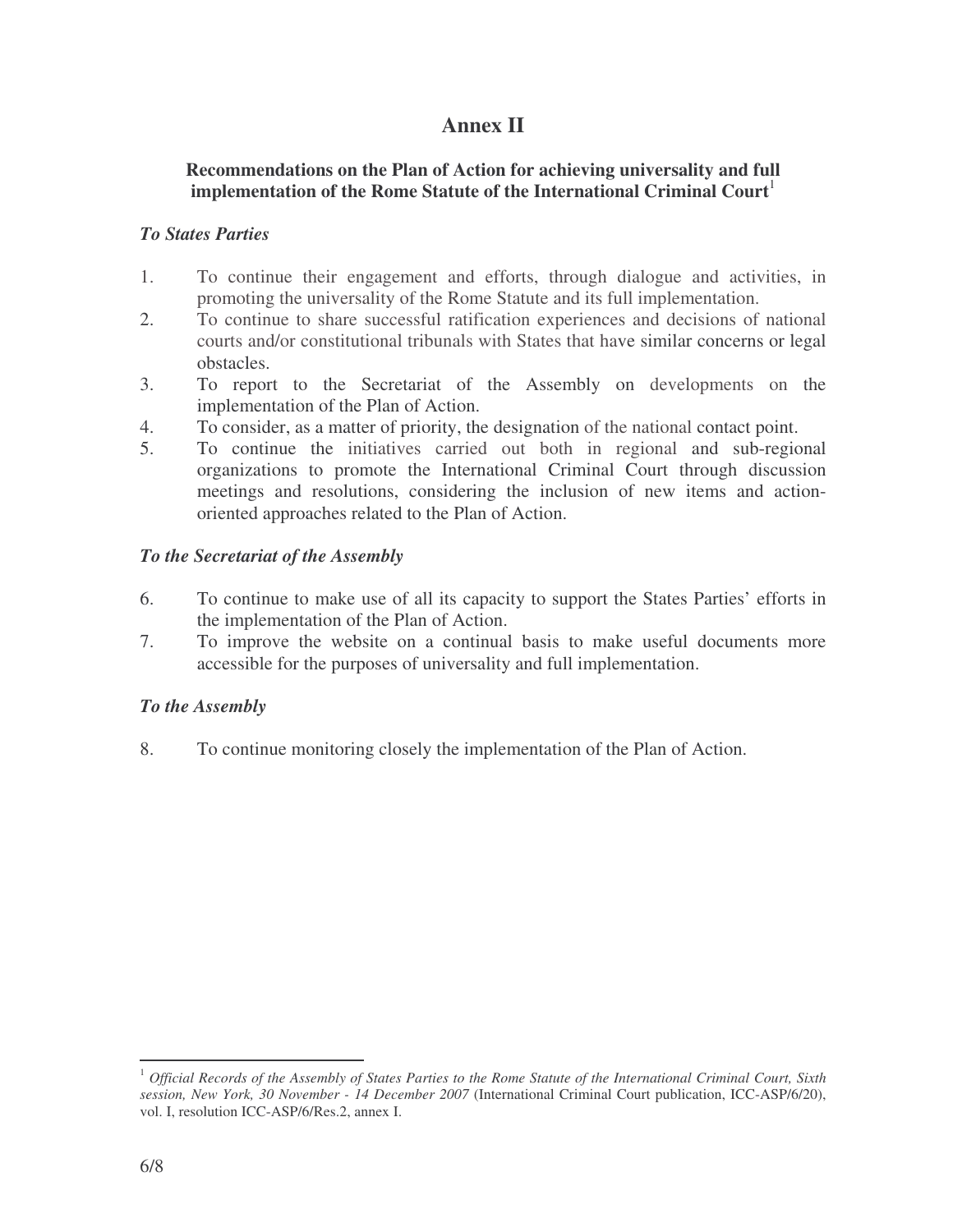## **Annex III**

## **Recommendations contained in the report of the Bureau on the Plan of action for achieving universality and full implementation of the Rome Statute of the International Criminal Court** 1

#### **Recommendations**

#### **To States Parties**

- 1. To continue to promote, as far as possible, the universality and full implementation of the Rome Statute in their bilateral, regional and multilateral relationships;
- 2. To continue their efforts to disseminate information on the Court at the national and international level, including through events, seminars, publications, courses and other initiatives that may raise awareness about the work of the Court;
- 3. To continue to provide the Secretariat with updated information relevant to the universality and full implementation of the Rome Statute, including current contact information on national focal points;
- 4. To continue to provide, wherever possible, technical and financial assistance to States wishing to become parties to the Statute and to those wishing to implement the Statute in their national legislation;
- 5. To continue to cooperate with the Court so that it can fulfil its functions accordingly.

#### **To the Secretariat of the Assembly of States Parties**

6. To continue to support States in their efforts to promote universality and full implementation of the Rome Statute by acting as a focal point for information exchange and by making available updated information on this matter, including on the website of the Court.

#### **To the Assembly of States Parties**

7. To continue to monitor closely the implementation of the Plan of action.

 $1$  Report of the Bureau on the Plan of action for achieving universality and full implementation of the Rome Statute of the International Criminal Court<sup>1</sup> (ICC-ASP/7/19).